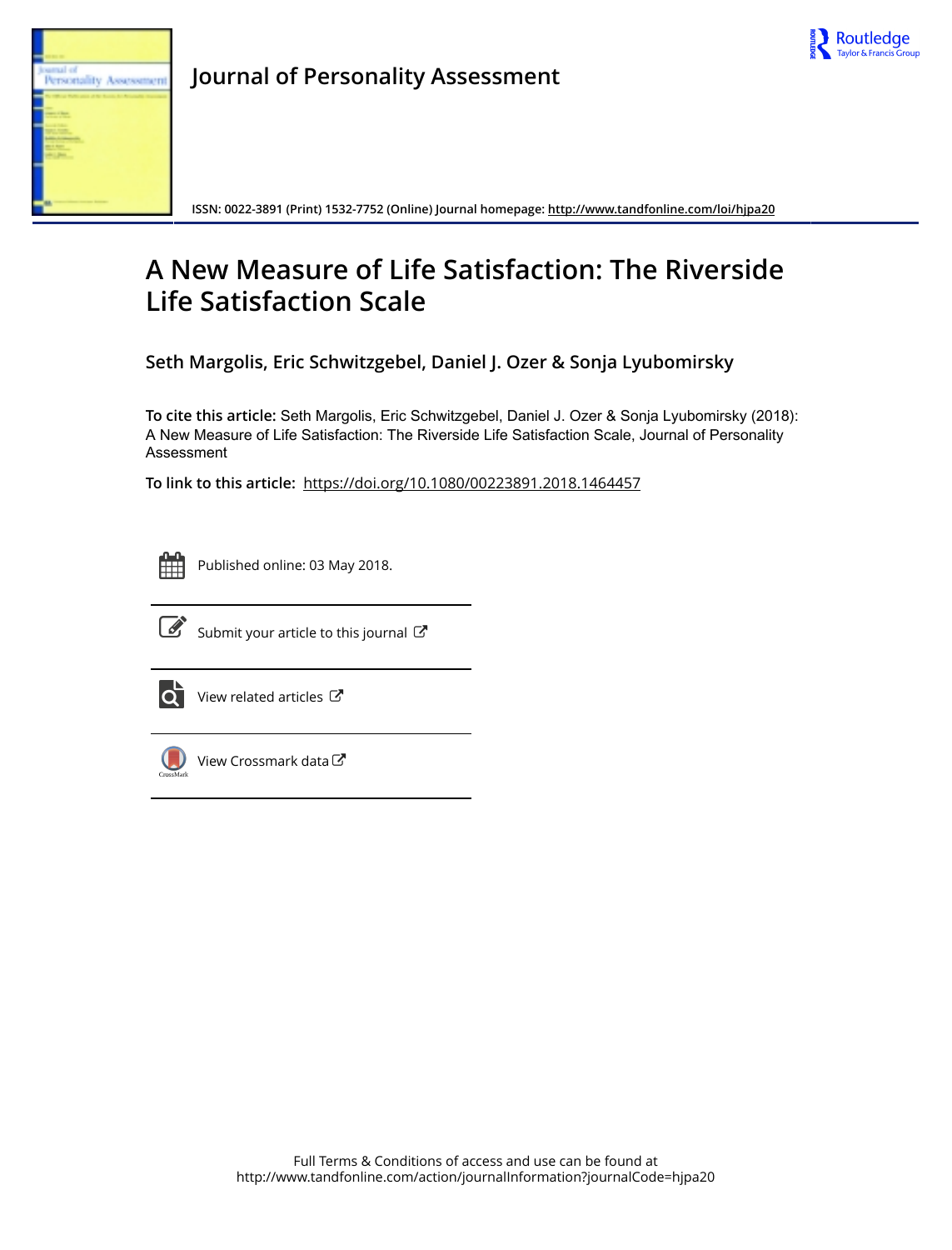# appropriately increasing construct breadth and reducing the potential for bias. Over the past few decades, research on well-being has grown

<span id="page-1-5"></span><span id="page-1-2"></span><span id="page-1-1"></span>dramatically (Diener, [2013](#page-9-0)). One of the most catalytic events in the history of well-being science occurred when Diener [\(1984\)](#page-9-1) formally defined subjective well-being, thereby providing a shared conception for well-being researchers—one that is used by scientists and policymakers to this day. Subjective wellbeing, according to Diener ([1984\)](#page-9-1), is comprised of both affective well-being (i.e., positive and negative affect) and life satisfaction. Life satisfaction is a cognitive evaluation of one's own life as a whole (Shin & Johnson, [1978](#page-10-0)). Importantly, life satisfaction judgments are based on one's own subjective criteria, rather than necessarily reflecting outward conditions (hence, the label subjective).

<span id="page-1-10"></span><span id="page-1-9"></span><span id="page-1-8"></span><span id="page-1-4"></span><span id="page-1-3"></span>To study life satisfaction, Diener and his colleagues created a life satisfaction measure, the five-item Satisfaction With Life Scale (SWLS; Diener, Emmons, Larsen, & Griffin, [1985\)](#page-9-2). With the rapid growth in subjective well-being research, the SWLS garnered wide adoption, with translations and administration all over the world. Both mean levels (Diener, Diener, & Diener, [1995\)](#page-9-3) and correlates (Suh, Diener, Oishi, & Triandis, [1998](#page-10-1)) of the SWLS have been found to differ across countries. Unfortunately, some SWLS items also appear to function differently across countries (Oishi, [2006;](#page-9-4) Tucker, Ozer, Lyubomirsky, & Boehm, [2006](#page-10-2)). At this writing, the paper introducing the SWLS had more than 19,000 citations. Currently, the SWLS is the dominant multiple-item measure of life satisfaction.

<span id="page-1-11"></span><span id="page-1-7"></span><span id="page-1-6"></span>Most studies that require a multiple-item measure of life satisfaction use the SWLS. However, researchers do not always wish to include a multiple-item measure of life satisfaction. Large panel studies, for example, instead of using the SWLS, commonly use single items to assess life satisfaction, such as

CONTACT Seth Margolis **Sethmmargolis@gmail.com CO** University of California, Riverside, 900 University Ave., Riverside, CA, 92521.

"All things considered, how satisfied are you with your life?" (Lucas & Donnellan, [2012\)](#page-9-5). Reliability estimates for single-item life satisfaction measures are typically around 0.7 (Lucas & Donnellan, [2012](#page-9-5)), sufficient for some purposes (Lucas & Donnellan, [2012](#page-9-5)), but nevertheless likely to result in attenuated validity coefficients. Thus, when life satisfaction is an important construct in a research program, a multiple-item measure should be preferred.

Generally, life satisfaction can be measured with multiple items in three ways. The first approach is the one adopted by the SWLS, where all items directly indicate overall life satisfaction or closely related concepts like contentedness. Second, life satisfaction can be measured by assessing satisfaction with one's past, present, and future lives. The Temporal Satisfaction With Life Scale (TSWLS) accomplishes this by including each of the SWLS items three times (once for each time frame; Pavot, Diener, & Suh, [1998\)](#page-9-6). Unsurprisingly, the creators of the TSWLS found that it correlated highly with the SWLS (approximately  $r = .84$ ; Pavot et al., [1998](#page-9-6)). The added dimensions of the TSWLS showed incremental validity and separated neatly into three factors. However, data from Chinese university students suggest that some items of the TSWLS have low factor loadings and including only three items (instead of five) per time frame might be preferable. Finally, life satisfaction could be inferred from items that individually refer to satisfaction with a different life domain (e.g., finances, friendships, health; cf. Michalos, [1980\)](#page-9-7).

However, most studies seem to be targeting overall life satisfaction rather than particular domain satisfactions. Accordingly, a measure with items that assess overall life satisfaction is desirable for two reasons. First, measuring domain satisfaction

### A New Measure of Life Satisfaction: The Riverside Life Satisfaction Scale

Seth Margolis,<sup>[1](#page-1-0)</sup> Eric Schwitzgebel,<sup>2</sup> Daniel J. Ozer,<sup>1</sup> and Sonja Lyubomirsky<sup>1</sup>

<span id="page-1-0"></span><sup>1</sup>Department of Psychology, University of California, Riverside; <sup>2</sup>Department of Philosophy, University of California, Riverside

#### **ABSTRACT**

The Satisfaction With Life Scale (Diener, Emmons, Larsen, & Griffin, 1985) has been the dominant measure of life satisfaction since its creation more than 30 years ago. We sought to develop an improved measure that includes indirect indicators of life satisfaction (e.g., wishing to change one's life) to increase the bandwidth of the measure and account for acquiescence bias. In 3 studies, we developed a 6-item measure of life satisfaction, the Riverside Life Satisfaction Scale, and obtained reliability and validity evidence. Importantly, the Riverside Life Satisfaction Scale retained the high internal consistency, test– retest stability, and unidimensionality of the Satisfaction With Life Scale. In addition, the Riverside Life Satisfaction Scale correlated with other well-being measures, Big Five personality traits, values, and demographic information in expected ways. Although the Riverside Life Satisfaction Scale correlated highly with the Satisfaction With Life Scale, we believe it improves the Satisfaction With Life Scale by Taylor & Francis Group Check for updates

ARTICLE HISTORY Received 17 December 2017 Revised 9 March 2018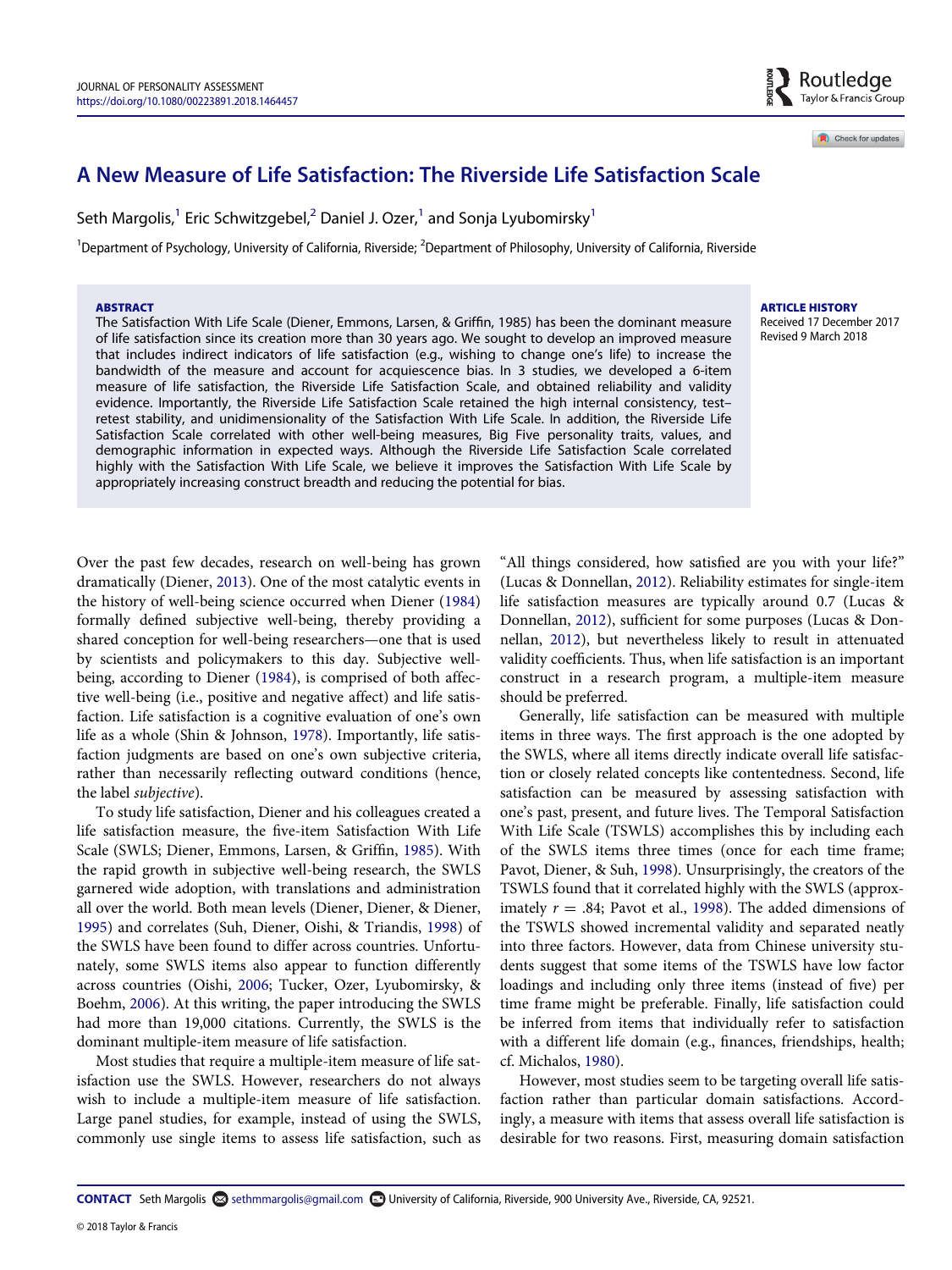involves a trade-off between comprehensiveness and efficiency. Presumably, one needs to assess satisfaction with many domains of life to encompass all the possible domains that affect overall life satisfaction. However, in the interest of efficiency, researchers must limit the number of assessed domains. The cost of this approach is that one might be inadvertently omitting a domain that significantly affects overall life satisfaction, whether for the majority of respondents or for a critical subset of the sample. Second, a related challenge concerns how to sum domain satisfactions into an overall life satisfaction score. Presumably, all domains should not be weighted equally in that summation. Satisfaction with one's family might be more important for life satisfaction than satisfaction with one's leisure activities. Further complicating this matter, the optimal weights of each domain might not be uniform across individuals. Some participants might value their family life over their work life, and the opposite could be true for others. These challenges should not discourage researchers from measuring domain satisfaction, as such measures are valuable to address particular research questions. However, issues arise when one wishes to infer overall life satisfaction from domain satisfactions.

When researchers wish to measure overall life satisfaction with more than one item, the SWLS is easily the most frequent choice. The SWLS has accumulated validity evidence in hundreds of studies and resulted in significant scientific advances not only in well-being science but across a range of disciplines, from behavioral economics and organizational behavior to clinical psychology and leisure studies (Pavot & Deiner, [1993,](#page-9-8) [2008](#page-9-9)). Our aim is to put forward a new measure with some strengths that the SWLS, despite its virtues, nonetheless lacks.

<span id="page-2-3"></span>In the most recent review of the SWLS, Pavot and Diener [\(2008](#page-9-9)) acknowledged that the fifth item of the scale ("If I could live my life over, I would change almost nothing") consistently has lower factor loadings than the other four items. Pavot and Diener [\(2008](#page-9-9)) explained that this item prompts one to consider the past, whereas the other items implicitly reference one's present life (e.g., "In most ways my life is close to my ideal"). In addition, the first four items of the SWLS are direct indicators of satisfaction with life (e.g., "I am satisfied with my life"), whereas the fifth item represents an indirect (although certainly not subtle) indicator (Paulhus & Vazire, [2007\)](#page-9-10). It is possible for a person to be fully satisfied with his or her life at the time of assessment, yet (perhaps due to earlier hardship) wish that his or her past had been different. Faced with this circumstance, one might opt to delete the fifth item and proceed with a fouritem scale using only the direct indicators of life satisfaction.

<span id="page-2-4"></span><span id="page-2-2"></span><span id="page-2-1"></span><span id="page-2-0"></span>Yet, we believe the original choice to retain the fifth indirect item was preferable, and that increasing the number of such indirect items to balance the scale is a wiser alternative for several reasons. First, the inclusion of reverse-scored indirect indicators reduces acquiescence bias—a tendency by respondents to agree with items—that could affect the SWLS (Danner, Aichholzer, & Rammstedt, [2015;](#page-9-11) Pavot & Diener, [1993](#page-9-8)). Reverse-scored items, or negatively worded or negatively valenced items in a scale that also includes positively worded or positively valenced items, might produce a second factor due to method effects (DiStefano & Motl, [2009](#page-9-12); Podsakoff, MacKenzie, Lee, & Podsakoff, [2003\)](#page-9-13). However, we believe it is preferable to

have both regularly scored positively valenced items and reverse-scored negatively valenced items. When all items are scored in the same direction, reflecting positively valenced attributes, the magnitude of method effects cannot be assessed. Conversely, with both negative and positive items, method effects can be tested and controlled for. Importantly, a second reason to include negative, indirect indicators is that life satisfaction is a construct that involves a broad range of subattitudes. Life satisfaction can be inferred not only from direct statements of life satisfaction, but also from statements regarding coveting others' lives, regrets about the past, and dreaming to remake one's life. These indirect indicators assess important elements of life satisfaction, and including such items increases bandwidth.

As reflected in the fifth SWLS item, satisfaction with one's life should not be understood merely as a matter of being willing to assent to explicit statements that one is satisfied. As noted earlier, other important components of overall life satisfaction include not regretting one's past decisions, not wanting to shift the path one's life is on, and not enviously wishing that one's life were more like the lives of others. A hypothetical respondent who answers near maximum on questions like "I am satisfied with my life" but who reports substantial regret about his or her choices, a desire to change life paths, and envy for his or her peers' seemingly superior lives should score only moderately in overall life satisfaction, rather than, as with the current SWLS, near the top of the scale. Presumably, the more that people endorse such indirectly negative thoughts, the less satisfied they are with their lives. Such statements represent affirmative indications that one is dissatisfied with one's life. To the extent that life satisfaction is an important construct worth measuring, it should involve both the positive affirmation that one is satisfied or content with one's life, as well as an absence of serious regret, desire to change, and envy of others' lives.

To this end, we sought to design a measure of life satisfaction, called the Riverside Life Satisfaction Scale (RLSS), meeting these desiderata:

- 1. It contains a balance of regularly scored and reversescored items.
- 2. It includes indicators of regret, envy, and desire to change, as well as more standard explicit measures of satisfaction, to reflect an appropriately broad understanding of the construct of life satisfaction.
- 3. It correlates highly with the existing SWLS, as well as other closely related measures.
- 4. It has a single dominant factor (i.e., unidimensionality) and high reliability coefficients.

We conducted three studies to select items for the RLSS, test its psychometric properties, and correlate the measure with other measures to test construct validity. Specifically, we correlated the RLSS with other well-being measures, Big Five personality traits, values, and demographic information.

#### Study 1

#### **Method**

#### **Participants**

We recruited participants ( $N = 504$ ) from Prolific Academic<sup>TM</sup>, a U.K.-based service similar to Amazon's MTurk that connects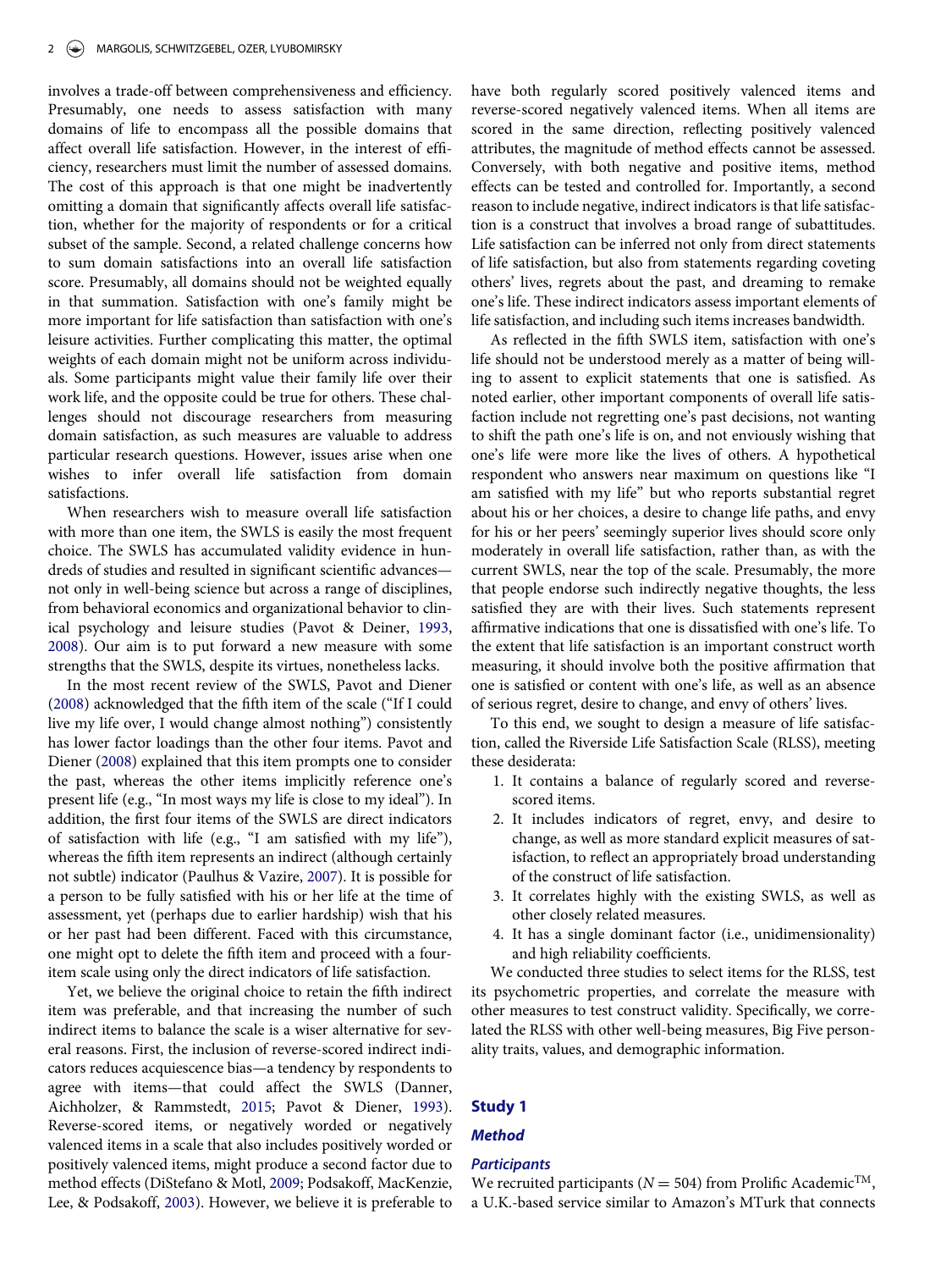<span id="page-3-1"></span>online participants with researchers. We excluded participants who did not have English as a first language. We also excluded participants from the United States because U.S. Thanksgiving fell between our two assessments, and we did not want this holiday to affect test–retest reliabilities. Participants were largely from the United Kingdom (79%) and White (81%). They ranged from 18 to 67 years old  $(M = 35.1, SD = 12.0)$  and about half (51%) were female. Most of our participants were nonreligious (46%) or Christian (29%). The median education level was an undergraduate degree, and 52% of our sample were in a relationship. The median personal income was £10,000 to £19,999, and the median household income was £30,000 to £39,999. Approximately half (49%) of our sample was employed full-time and 24% were part-time employees.

#### <span id="page-3-2"></span>Procedure

Prolific Academic users viewed a description of our study titled "Well-Being Survey" and were told they would receive £5 for completing the survey. Following consent, participants completed a series of measures.

<span id="page-3-3"></span>Two weeks later, we recruited 200 participants who had completed the first assessment. These participants (final  $N =$ 192 after removing empty responses) responded to the same life satisfaction item pool as they had 2 weeks earlier.

#### **Materials**

All measures that follow were administered during the first assessment. Additional measures were administered but they are irrelevant to the current project.

Life satisfaction item pool. We developed 23 items to capture life satisfaction in two ways. First, we created nine items that were direct items about life satisfaction (e.g., "I am satisfied with my life overall" and "I like how my life is going"). Second, we created 14 indirect and reverse-scored items. These items assessed envy of others' lives, wishing one had made different decisions, and the desire to make changes to one's life. See [Table 1](#page-4-0) for the full list of items. Items were presented in a random order and rated on a 7-point Likert scale (see Appendix).

Satisfaction With Life Scale. Participants completed the SWLS (Diener et al., [1985](#page-9-2)), which primarily asks direct questions about life satisfaction (e.g., "In most ways my life is close to my ideal" and "I am satisfied with my life"), which are answered on a 7-point Likert scale. This five-item measure showed high reliability ( $\omega_t = .92$ ).

<span id="page-3-0"></span>Affect. Positive and negative affect were measured with a modified version of the Affect-Adjective Scale (Diener & Emmons, [1984\)](#page-9-14), in which participants rated the extent to which they have felt specific emotions (e.g., "worried/anxious" and "pleased") over the past week on a 7-point Likert scale. Three low-arousal items ("peaceful/serene," "dull/bored," and "relaxed/calm") were added to the nine-item scale to ensure that both high and low arousal emotions were included. We calculated affect balance scores by reverse-scoring the negative affect items and then computing the mean of all affect items. McDonald's  $\omega_t$  values for affect balance, positive affect, and negative affect, were .93, .93, and .87, respectively.

Happiness. Participants completed the Subjective Happiness Scale (Lyubomirsky & Lepper, [1999](#page-9-15)), which asks respondents about their happiness levels without defining happiness. For example, one item asks, "Compared with most of my peers, I consider myself:" with anchors of "less happy" and "more happy." This four-item measure used 7-point Likert scales and had a McDonald's  $\omega_t$  of .90.

Psychological well-being. We used the 18-item version of the Psychological Well-Being Scale (Ryff & Keyes, [1995](#page-9-16)), which is thought to measure six aspects of eudaimonia (autonomy, environmental mastery, personal growth, positive relations with others, purpose in life, and self-acceptance). Items are subjective in nature (e.g., "I tend to be influenced by people with strong opinions" and "Maintaining close relationships has been difficult for me") and rated on a 6-point Likert scale. Results with subscales should be interpreted with caution, as McDonald's  $\omega_t$  values ranged from .50 to .89 across the six subscales. Using all items to create an overall score of psychological well-being yielded a  $\omega_{\rm t}$  of .85.

Big Five personality traits. We administered the Big Five Inventory–2 (BFI–2; Soto & John, [2017a](#page-10-3)), which measures each of the five traits with three facets and uses a 5-point Likert scale. McDonald's  $\omega_t$  values ranged from .82 to .92 for the traits and .70 to .85 for the facets.

Demographic characteristics. Prolific Academic provided demographic information for our participants. Our analyses used the following variables: age (continuous), sex (dichotomous), education (ordinal, six levels), relationship status (dichotomous), personal income (ordinal, 12 levels), and household income (ordinal, 12 levels). The relationship status question included response options that were collapsed to form a more interpretable dichotomous variable. Participants who responded as being in a relationship or married were scored as a 1, and those who responded as being divorced, never married, separated, single, or widowed were scored as a 0.

Missing data. Demographic variables used in analyses featured a missingness rate of 17%, and no data were imputed. Other measures featured a missingness rate of 0.1% and were imputed with R's mice package using predictive mean matching with five iterations. For each missing cell, five cases that do not have missing values for that variable were found. One of those five cases was randomly selected, and the score of that case on that variable was imputed into the missing cell. Correlations between missingness on each demographic variable and missingness on all other demographic variables ranged from  $r = .21$ to  $r = .90$ , with an average of  $r = .41$ . Correlations between missingness on each demographic variable and scores on each of our psychological variables ranged from  $r = -.13$  to  $r = .12$ , with an average of  $r = -0.03$  and an average absolute value of  $r = .05.$ 

#### Results

#### Life satisfaction item pool

The eigenvalues of the correlation matrix of our item pool suggested that the items were unidimensional (first six eigenvalues: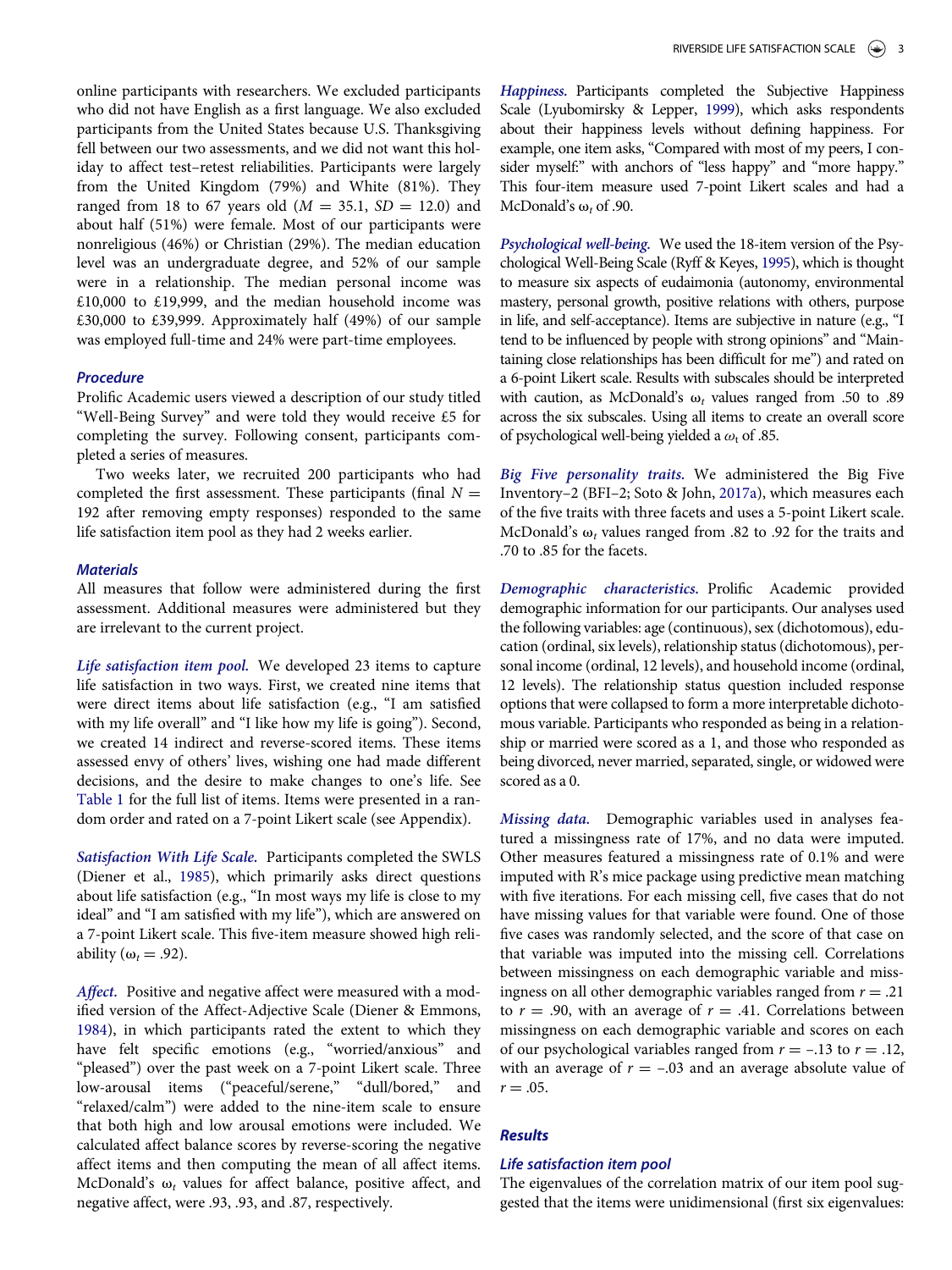<span id="page-4-0"></span>13.48, 1.44, 1.35, 1.03, 0.82, 0.65). We performed exploratory factor analysis using weighted least squares estimation on the polychoric correlation matrix to extract one general factor (see [Table 1](#page-4-0) for factor loadings). The one factor explained 58% of the shared variance among the items. We repeated the exploratory factor analysis with two factors (without rotation, to compare to the one-factor case). The  $\chi^2$  difference between the onefactor and two-factor solutions was significant,  $\chi^2(22)$  = 1017.9,  $p < .001$ . The two factors split the direct from the indirect items, explaining 63% of the shared variance among the items. The small increase in explained variance, in addition to the scree plot, suggests that our items reflected one latent construct.

From the item pool, we wished to select six items that would comprise the RLSS. We aimed for six items to achieve both a brief measure and item diversity. To select a final set of items for the RLSS, we examined item content and statistical parameters (i.e., factor loadings and item–total correlations). We selected three indirect items, such that one item each tapped into social comparison, a desire to change one's past life, and a desire to change one's future life. Next, we selected three direct items to balance the scale. We selected direct items that were not overly similar but still comparable to items of the SWLS. [Table 1](#page-4-0) indicates which items were selected. These items, which include both regularly scored direct and reverse-scored indirect statements, form the RLSS.

<span id="page-4-2"></span>We performed confirmatory factor analyses (CFAs) in which items were treated as ordinal due to their nonnormal distributions (see [Figure 1\)](#page-4-1). Diagonally weighted least squares estimation and a mean- and variance- adjusted  $\chi^2$  were used. A one-factor CFA fit the RLSS items well,  $\chi^2(9) = 86.9$ , comparative fit index (CFI) = .997, Tucker–Lewis Index (TLI) = .994, root mean square error of approximation  $(RMSEA) = .131, 90\%$  confidence interval (CI)  $[.107, .157]$ , standardized root mean residual  $(SRMR) = .025$  (see [Table 2](#page-5-0) for factor loadings). The RMSEA in this and other models might indicate worse fit than other fit statistics, because the RMSEA is positively biased in models with low degrees of freedom (Kenny, Kaniskan, & McCoach, [2015](#page-9-17)). We also conducted a two-factor CFA where latent variables were estimated for direct and indirect items and these two latent variables were correlated. This model did exhibit substantially better fit than the one-factor model,  $\chi^2(8) = 20.2$ , CFI = .999, TLI = .999, RMSEA = .055, 90% CI [.025, .086], SRMR = .011, but the two latent variables were correlated at  $r = -.94$ , 95% CI [-.96, -.92]. Finally, we fit a one-factor CFA with correlated residuals among the direct items. These correlations were constrained to be equal, and the addition of these correlations yielded a model with excellent fit,  $\chi^2(8)$  = 19.7, CFI = 0.999, TLI = .999, RMSEA = .054, 90% CI [.024,  $.085$ ], SRMR =  $.011$ .

<span id="page-4-1"></span>The six items of the RLSS were highly correlated (average interitem  $r = .69$ ;  $\omega_t = .93$ ). These statistics are comparable to those of the SWLS (average interitem  $r = .68$ ;  $\omega_t = .92$ ). The RLSS also exhibited a high test–retest correlation over a 2-week period ( $r = .90, 95\%$  CI  $= [.87, .92]$ ).

Using the ltm R package, we computed a test information function for the RLSS and SWLS with a generalized partial credit item-response theory model, in which items are treated as ordinal. The RLSS outperformed the SWLS, except at high levels of life satisfaction (see [Figure 2](#page-5-1)).

Table 1. Life satisfaction item pool.

| Item<br>number | Item<br>type  | Factor<br>loading | Item-<br>total r | Item                                                                                    |
|----------------|---------------|-------------------|------------------|-----------------------------------------------------------------------------------------|
| 1              | Direct        | .92               | .86              | I am satisfied with how my life has<br>gone.                                            |
| 2              | <b>Direct</b> | .91               | .86              | When I look over my life, I feel satisfied.                                             |
| 3              | <b>Direct</b> | .93               | .87              | I am satisfied with my life overall.                                                    |
| 4              | <b>Direct</b> | .88               | .82              | My life is going very well right now.                                                   |
| 5              | Direct        | .91               | .86              | I like how my life is going.                                                            |
| 6              | <b>Direct</b> | .92               | .86              | I am content with my life.                                                              |
| 7              | <b>Direct</b> | .9.               | .88              | I am satisfied with where I am in life<br>right now.                                    |
| 8              | <b>Direct</b> | .84               | .82              | I would be satisfied if my life continued<br>to go down the path it is currently<br>on. |
| 9              | Direct        | .76               | .73              | When I think about what I want from<br>life, I find nothing missing.                    |
| 10             | Indirect      | .77               | .77              | If I could live my life over, I would<br>change many things.                            |
| 11             | Indirect      | .74               | .73              | I wish I had made different choices in<br>my life.                                      |
| 12             | Indirect      | .5.               | .5.              | There are things about my friends' lives<br>that I wish could be part of my life.       |
| 13             | Indirect      | .58               | .58              | I am envious of other people's lives.                                                   |
| 14             | Indirect      | .75               | .74              | I would like to make changes to my life.                                                |
| 15             | Indirect      | .43               | .42              | I won't be truly satisfied with my life<br>until I achieve certain goals.               |
| 16             | Indirect      | .83               | .82              | Sometimes I wish my life were very<br>different.                                        |
| 17             | Indirect      | .72               | .71              | There are issues in my life that I really<br>want to fix.                               |
| 18             | Indirect      | .59               | .59              | I have the desire to switch lives with<br>someone else.                                 |
| 19             | Indirect      | .75               | .74              | Those around me seem to be living<br>better lives than my own.                          |
| 20             | Indirect      | .81               | .80              | I want to change the path my life is on.                                                |
| 21             | Indirect      | .47               | .47              | I am considering moving and starting a<br>new life.                                     |
| 22             | Indirect      | .67               | .65              | There are things I would do differently<br>if I could make the choice again.            |
| 23             | Indirect      | .67               | .66              | When it comes to important life<br>choices, I wish I hadn't made so<br>many mistakes.   |

Note. Indirect items were reverse-scored prior to the factor analysis. altem selected for measure.

#### Associations between RLSS and other measures

[Table 3](#page-5-2) presents correlations between the RLSS and demographic variables, and [Table 4](#page-6-0) presents correlations between the RLSS and other psychological measures. As expected, the RLSS was highly correlated with the SWLS and, to a lesser



Figure 1. Kernel density estimates of the Riverside Life Satisfaction Scale items in Study 1.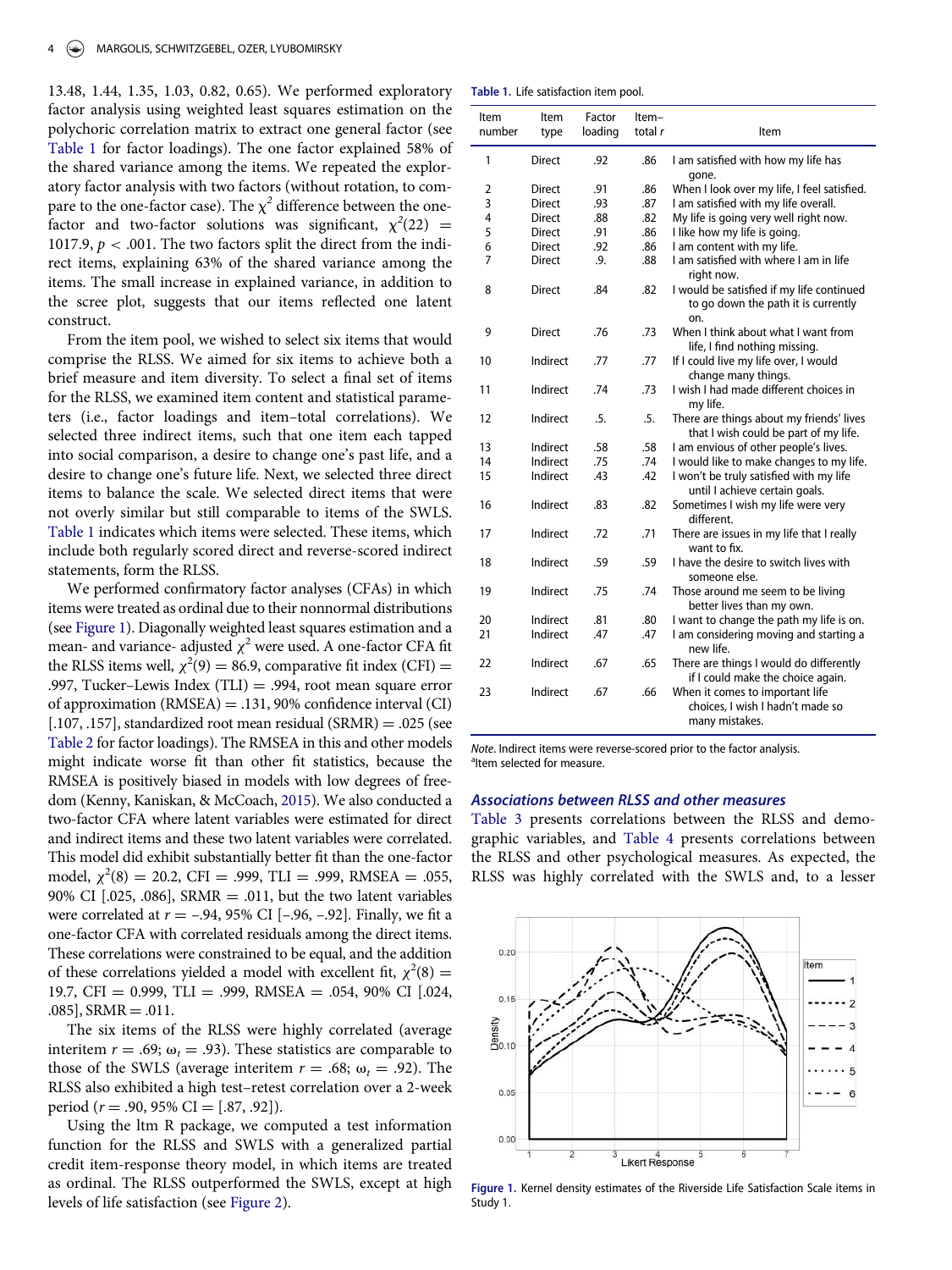<span id="page-5-1"></span><span id="page-5-0"></span>Table 2. Standardized factor loadings of the Riverside Life Satisfaction Scale items.

| Item                                                           | Study      | Study              | Study      |
|----------------------------------------------------------------|------------|--------------------|------------|
| I like how my life is going.<br>I am content with my life.     | .95<br>.94 | .95<br>.95         | .93<br>.96 |
| I am satisfied with where I am in life right now.              | .96        | .96                | .92        |
| If I could live my life over, I would change many things.      |            | $-.75 - .70$       | $-.66$     |
| Those around me seem to be living better lives than<br>my own. |            | $-.75 - .74 - .70$ |            |
| I want to change the path my life is on.                       | $-83$      | $-82$              | $-79$      |

extent, with other measures of well-being. Notably, the RLSS showed systematically stronger correlations with other measures than did the SWLS.

#### Study 2

Study 1 yielded a final set of RLSS items, as well as correlations between the RLSS and other psychological measures and demographic characteristics. Study 2 aimed to replicate these correlations with just the final set of RLSS items. In addition, Study 2 extended Study 1 by adding measures of weekly affect, socially desirable responding, and demand characteristics.

#### **Method**

#### **Participants**

Participants ( $N = 303$ ) were recruited from Prolific Academic. We excluded those for whom English was not a first language. Participants were mostly White (73%) and from the United States (69%). They ranged from 18 to 70 years old ( $M = 31.9$ ,  $SD = 11.6$ ), and about half (45%) were female. Most of our participants were nonreligious (44%) or Christian (31%). The median education level was an undergraduate degree, and 37% were in a relationship. The median personal income was £10,000 to £19,999, and the median household income was £40,000 to £49,999. Approximately a third (37%) of our sample was employed full-time, and 30% were part-time employees.

#### <span id="page-5-2"></span>Procedure

Prolific Academic users viewed a description of our study titled "Psychology Research Survey" and were told they would receive £4 for completing the survey. Following consent, participants completed a series of measures.

#### **Materials**

All measures listed here were administered to participants. Additional measures were administered that were used in analyses irrelevant to the current project.

RLSS. Participants were asked to rate their agreement with the six items we selected for the RLSS in Study 1. Again, these items showed high reliability ( $\omega_t = .93$ ).

Measures from Study 1. As before, participants completed the SWLS (Diener et al., [1985\)](#page-9-2), Subjective Happiness Scale (Lyubomirsky & Lepper, [1999\)](#page-9-15), Psychological Well-Being Scale (Ryff & Keyes, [1995\)](#page-9-16), and BFI–2 (Soto & John, [2017a\)](#page-10-3). The SWLS and Subjective Happiness Scales both had  $\omega_t$  values of .90.



Figure 2. Test information functions of the Riverside Life Satisfaction Scale (RLSS) and the Satisfaction With Life Scale (SWLS) in Study 1.

Findings with subscales of the Psychological Well-Being Scale should be interpreted with caution, as McDonald's  $\omega_t$  values ranged from .52 to .89 across the six subscales, and the overall scale had a  $\omega_t$  of .84. McDonald's  $\omega_t$  values for the traits and facets of the BFI–2 ranged from .84 to .93 and .72 to .88, respectively.

We used the same 12 items as in Study 1 to measure affect (adapted from Diener & Emmons, [1984](#page-9-14)). However, these items were administered twice—once toward the beginning of the survey and once toward the end. During the first assessment, participants were asked to "indicate the extent to which [they] typically feel this way." In the second assessment, participants were told to "indicate the extent to which [they] have felt this way in the past week (last 7 days)." Thus, the first assessment aimed to measure general affect, whereas the second assessment measured affect over the last week. Across the six scores (general and weekly affect balance, positive affect, and negative affect), McDonald's  $\omega_t$  values ranged from .89 to .93.

Table 3. Correlations between the Riverside Life Satisfaction Scale and demographics in each study.

| Construct           | Study          | N   | r   | 95% CI lower<br>bound | 95% Cl upper<br>bound | р       |
|---------------------|----------------|-----|-----|-----------------------|-----------------------|---------|
| Age                 | 1              | 491 | .05 | $-.04$                | .14                   | .24     |
| Age                 | $\overline{2}$ | 296 | .10 | $-.02$                | .21                   | .10     |
| Age                 | 3              | 390 | .10 | $-.00$                | .20                   | .05     |
| Female status       | 1              | 488 | .08 | $-.01$                | .17                   | .08     |
| Female status       | 2              | 294 | .06 | $-.06$                | .17                   | .32     |
| Female status       | 3              | 391 | .16 | .06                   | .25                   | .002    |
| Education           | 1              | 479 | .13 | .04                   | .22                   | .005    |
| Education           | 2              | 293 | .08 | $-.03$                | .20                   | .15     |
| Education           | 3              | 389 | .08 | $-.02$                | .18                   | .12     |
| Relationship status | 1              | 419 | .34 | .25                   | .42                   | $-.001$ |
| Relationship status | $\overline{2}$ | 255 | .17 | .04                   | .28                   | .008    |
| Relationship status | 3              | 369 | .27 | .17                   | .36                   | $-.001$ |
| Personal income     | 1              | 313 | .12 | .01                   | .23                   | .03     |
| Personal income     | $\overline{2}$ | 190 | .33 | .20                   | .46                   | $-.001$ |
| Personal income     | 3              | 345 | .09 | $-.02$                | .15                   | .10     |
| Household income    | 1              | 310 | .14 | .03                   | .24                   | .02     |
| Household income    | $\mathfrak z$  | 214 | .23 | .10                   | .36                   | $-.001$ |
| Household income    | 3              | 350 | .13 | .03                   | .23                   | .02     |

Note. For female status, 1 = female, 0 = male. For relationship status, 1 = in a relationship,  $0 =$  not in a relationship.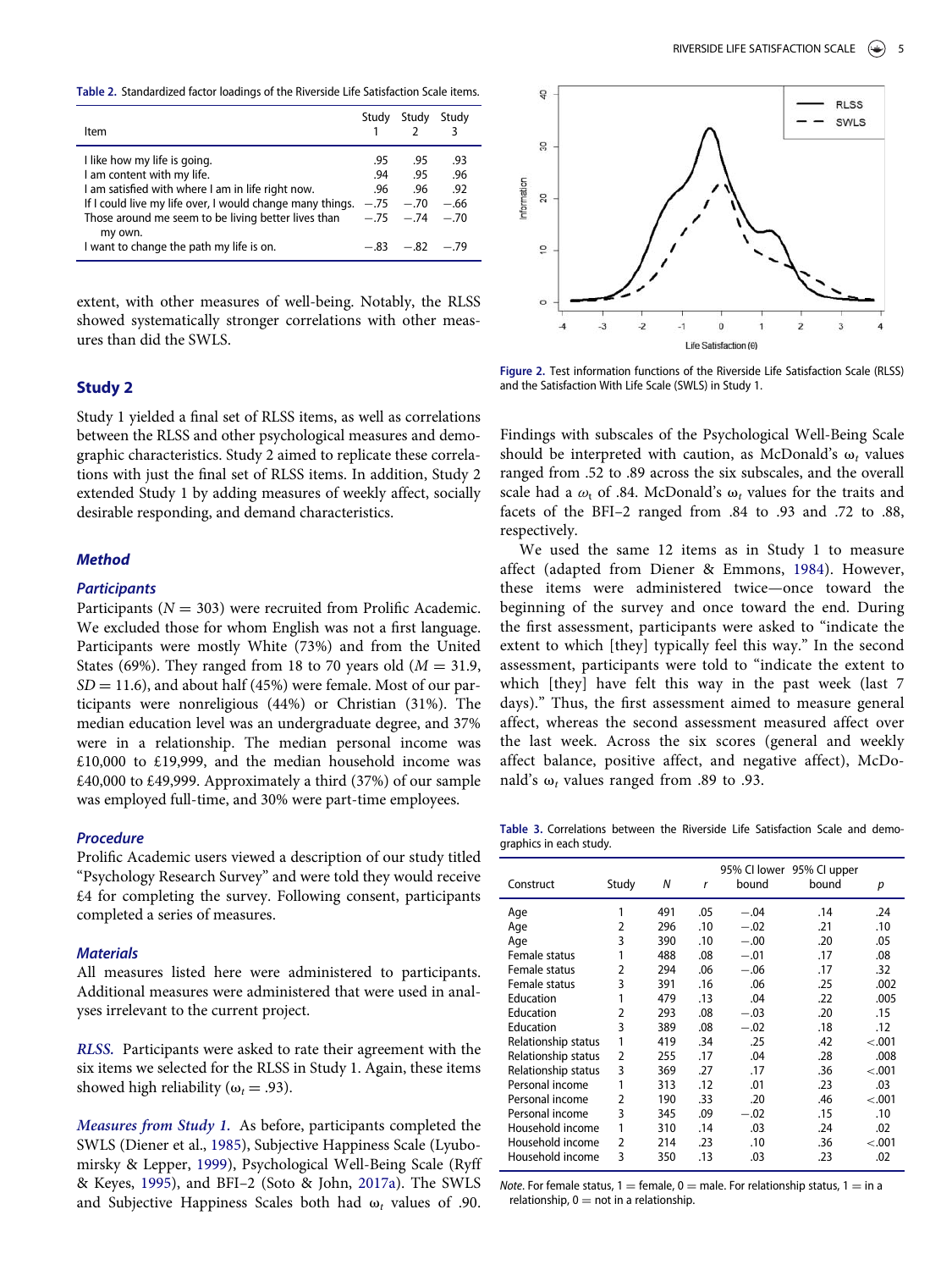<span id="page-6-0"></span>

| Table 4. Correlations between the Riverside Life Satisfaction Scale and other psy- |  |  |
|------------------------------------------------------------------------------------|--|--|
| chological constructs in Study 1.                                                  |  |  |

|                                      | Riverside Life<br>Satisfaction Scale |          | <b>Satisfaction With Life</b><br>Scale                                     |               |
|--------------------------------------|--------------------------------------|----------|----------------------------------------------------------------------------|---------------|
|                                      | r [95% CI]                           | Dis. $r$ | r [95% CI]                                                                 | Dis. $r$<br>p |
| Riverside Life Satisfaction<br>Scale |                                      |          | .88 [.86, .90]                                                             | .96           |
| Satisfaction With Life Scale         | .88 [.86, .90]                       | .96      |                                                                            |               |
| <b>Affect Balance</b>                | .72 [.68, .76]                       | .78      | .67 [.62, .71]                                                             | .73 < .001    |
| <b>Positive Affect</b>               | .69 [.64, .73]                       | .74      | $.66$ [.61, .70]                                                           | .71<br>.045   |
| <b>Negative Affect</b>               |                                      |          | $-.62$ [ $-.67, -.56$ ] $-.69 - .55$ [ $-.61, -.49$ ] -                    | $-.62 < .001$ |
| Subjective Happiness                 | .71 [.67, .75]                       | .78      | $.67$ $[.62, .71]$                                                         | .74<br>.003   |
| Psychological Well-Being             | .77 [.73, .81]                       | .87      | .72 [.67, .76]                                                             | .81 < .001    |
| Autonomy                             | .26 [.17, .33]                       | .34      | $.17$ $[.08, .25]$                                                         | .23 < .001    |
| Environmental mastery                | $.71$ [.66, .75]                     | .87      | $.67$ $[.62, .72]$                                                         | .83<br>.014   |
| Personal growth                      | $.31$ [.23, .39]                     | .42      | $.27$ [.19, .35]                                                           | .37<br>.058   |
| Positive relations                   | .54 [.47, .60]                       | .68      | .51 [.44, .57]                                                             | .65<br>.164   |
| Purpose                              | .30 [.21, .37]                       | .43      | .27 [.19, .35]                                                             | .40<br>.218   |
| Self-acceptance                      | .88 [.86, .90]                       | .96      | $.86$ $[.83, .88]$                                                         | .95<br>.036   |
| Extraversion                         | .42 [.35, .49]                       | .47      | $.38$ [.30, .45]                                                           | .42<br>.020   |
| Sociability                          | .26 [.18, .34]                       | .30      | .23 [.15, .31]                                                             | .26<br>.134   |
| Assertiveness                        | .27 [.19, .35]                       | .31      | .22 [.14, .31]                                                             | .26<br>.038   |
| Energy level                         | $.51$ [.44, .57]                     | .62      | .47 [.40, .54]                                                             | .58<br>.050   |
| Agreeableness                        | $.29$ [.20, .37]                     | .33      | $.26$ [.18, .34]                                                           | .30<br>.170   |
| Compassion                           | $.15$ $[.06, .23]$                   | .18      | $.14$ $[.06, .23]$                                                         | .816<br>.18   |
| Respectfulness                       | $.18$ [.09, .26]                     | .22      | $.14$ [.06, .23]                                                           | .18<br>.073   |
| <b>Trust</b>                         | $.34$ [.26, .41]                     | .41      | $.31$ [.23, .39]                                                           | .38<br>.206   |
| Conscientiousness                    | $.33$ [.25, .41]                     | .37      | $.34$ [.26, .42]                                                           | .38<br>.512   |
| Organization                         | .19 [.10, .27]                       | .21      | .20 [.11, .28]                                                             | .23<br>.496   |
| Productivity                         | .34 [.26, .42]                       | .40      | $.36$ [.28, .43]                                                           | .43<br>.328   |
| Responsibility                       | .33 [.25, .40]                       | .40      | .32 [.24, .40]                                                             | .40<br>.881   |
| Negative emotionality                |                                      |          | $-.61$ [ $-.66$ , $-.55$ ] $-.66$ $-.51$ [ $-.57$ , $-.44$ ] $-.56$ < .001 |               |
| Anxiety                              |                                      |          | $-.50$ [ $-.57, -.44$ ] $-.58 - .42$ [ $-.49, -.34$ ] $-.48 < .001$        |               |
| Depression                           |                                      |          | $-.71$ [ $-.75, -.67$ ] $-.80 - .63$ [ $-.68, -.58$ ] $-.72 < .001$        |               |
| <b>Emotional volatility</b>          |                                      |          | $-.40$ [ $-.47, -.32$ ] $-.45 - .31$ [ $-.38, -.22$ ] $-.35 < .001$        |               |
| Open-Mindedness                      | .11 [.03, .20]                       | .13      | $.12$ $[.03, .20]$                                                         | .13<br>.930   |
| Aesthetic sensitivity                | $.04$ [ $-.04$ , $.13$ ]             | .05      | $.08$ [ $-.01, .17$ ]                                                      | .09<br>.086   |
| Intellectual curiosity               | $.04$ [ $-.05, .12$ ]                | .05      | $.02$ [ $-.06, .11$ ]                                                      | .03<br>.465   |
| Creative imagination                 | .20 [.12, .29]                       | .24      | $.18$ [.09, .26]                                                           | .22<br>.230   |

*Note.* Dis.  $r =$  disattenuated correlation using  $\omega_r$ ,  $p = p$  value of difference between paired disattenuated correlations. All correlations stronger than .08 are significant at the  $p < .05$  level.

<span id="page-6-1"></span>Socially desirable responding. Participants responded to a 16 item version of the Balanced Inventory of Desirable Responding (Hart, Ritchie, Hepper, & Gebauer, [2015\)](#page-9-18). Items were rated on a 7-point Likert scale and included "I have not always been honest with myself" and "I always know why I like things." These items exhibited acceptable internal inconsistency ( $\omega_t = .82$ ).

<span id="page-6-2"></span>Demand characteristics. Participants completed the Perceived Awareness of the Research Hypothesis Scale (Rubin, [2016](#page-9-19)), which asks participants how confident they are that they know the research hypotheses, with items such as "I knew what the researchers were investigating in this research." This four-item scale uses a 7-point Likert scale and showed high internal consistency

 $(\omega_t = .91).$ 

Demographic characteristics. Prolific Academic provided the same demographic information for our participants as in Study 1.

Missing data. Demographic variables used in analyses featured a missingness rate of 15% and no data were imputed. Other measures featured a missingness rate of 0.2% and were imputed using predictive mean matching with five iterations.

Correlations between missingness on each demographic variable and missingness on all other demographic variables ranged from

 $r = .19$  to  $r = .88$ , with an average of  $r = .40$ . Correlations between missingness on each demographic variable and scores on each of our psychological variables ranged from  $r = -.12$  to  $r = .13$ , with an average of  $r = .004$  and an average absolute value of  $r = .03$ .

#### Results

#### RLSS CFAs

A one-factor CFA with diagonally weighted least squares estimation and a mean- and variance-adjusted  $\chi^2$  fit the RLSS items well,  $\chi^2(9) = 94.3$ , CFI = .995, TLI = .991, RMSEA = .177, 90% CI [.146, .210], SRMR = .038. See [Table 2](#page-5-0) for factor loadings. A two-factor CFA with correlated latent variables for direct and indirect items showed better fit than the one-factor model,  $\chi^2(8) = 18.6$ , CFI = .999, TLI = .999, RMSEA = .066, 90% CI [.026, .106], SRMR = .010, but the two latent variables were correlated at  $r = -.90$  (95% CI = [-.93, -.86]). Finally, a one-factor CFA with correlated residuals (constrained to be equal) among the direct items fit the data very well,  $\chi^2(8) =$ 18.3, CFI D .999, TLI D .9949 RMSEA D .065, 90% CI [.025,  $.105$ ], SRMR =  $.010$ .

#### Associations between RLSS and other measures

[Table 3](#page-5-2) presents correlations between the RLSS and demographic variables, and [Table 5](#page-7-0) presents correlations between the RLSS and other psychological measures. We found a similar pattern of correlations across demographic variables, the Big Five, components of psychological well-being, and other wellbeing measures. As in Study 1, the correlations between RLSS and other measures were systematically higher than correlations between the SWLS and those measures. Differences between correlations with weekly and general affect measures were negligible. The RLSS correlated significantly with the measure of socially desirable responding but nonsignificantly with the measure of experimenter demand.

#### Study 3

Study 2 provided results on the internal structure of the RLSS and correlations between the RLSS and other psychological measures and demographic characteristics. Study 3 aimed to replicate many of these results and explore possible correlations between values and life satisfaction.

#### **Method**

#### **Participants**

Participants ( $N = 407$ ) were recruited from Prolific Academic. We excluded those who did not have English as a first language. Participants were mostly White (74%), from the United Kingdom (61%), and female (62%). They ranged from 18 to 70 years old ( $M = 36.2$ ,  $SD = 11.5$ ). Most of our participants were nonreligious (44%) or Christian (35%). Their median education level was college or A levels, and a majority (64%) were in a relationship. The median personal income was £10,000 to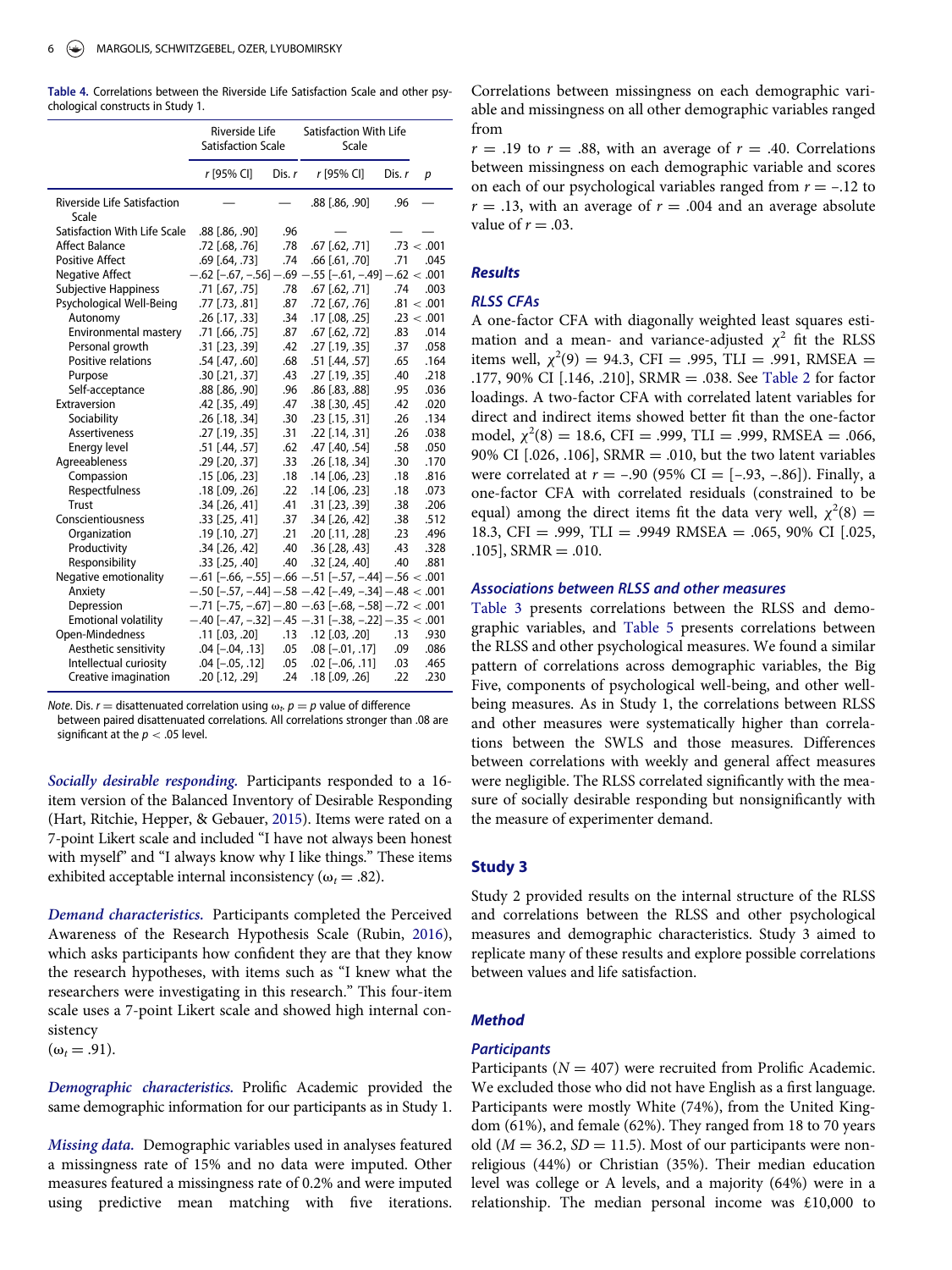<span id="page-7-0"></span>

| Table 5. Correlations between the Riverside Life Satisfaction Scale and other psy- |  |  |
|------------------------------------------------------------------------------------|--|--|
| chological constructs in Study 2.                                                  |  |  |

<span id="page-7-2"></span><span id="page-7-1"></span>

|                                      | Riverside Life<br>Satisfaction Scale |        | Satisfaction With Life<br>Scale            |          |               |
|--------------------------------------|--------------------------------------|--------|--------------------------------------------|----------|---------------|
|                                      | r [95% CI]                           | Dis. r | r [95% CI]                                 | Dis. $r$ | p             |
| Riverside Life<br>Satisfaction Scale |                                      |        | .89 [.86, .91]                             | .97      |               |
| Satisfaction with Life<br>Scale      | .89 [.86, .91]                       | .97    |                                            |          |               |
| Affect Balance (general)             | .73 [.68, .78]                       | .79    | .69 [.63, .75]                             | .75      | .019          |
| Affect Balance (week)                | .73 [.68, .78]                       | .79    | $.68$ [.61, .73]                           | .74      | .002          |
| Positive Affect (general)            | $.68$ [.61, .73]                     | .73    | .68 [.62, .74]                             | .74      | .820          |
| Positive Affect (week)               | $.68$ [.62, .74]                     | .74    | $.65$ [.58, .71]                           | .71      | .142          |
| <b>Negative Affect</b><br>(general)  | $-.63$ [ $-.70, -.56$ ] $-.69$       |        | $-.55$ [ $-.63, -.47$ ] $-.61 < .001$      |          |               |
| Positive Affect (week)               |                                      |        | $-.64$ [-.70, -.56] -.70 -.56 [-.63, -.48] |          | $-.63 < .001$ |
| <b>Subjective Happiness</b>          | .72 [.66, .77]                       | .79    | .69 [.62, .74]                             | .76      | .063          |
| Psychological Well-<br>Being         | .74 [.68, .79]                       | .84    | .69 [.62, .74]                             | .78      | .003          |
| Autonomy                             | .22 [.11, .32]                       | .29    | .17 [.06, .28]                             | .24      | .099          |
| Environmental                        | $.69$ $(.62, .74)$                   | .83    | .67 [.60, .72]                             | .81      | .235          |
| mastery                              |                                      |        |                                            |          |               |
| Personal growth                      | .24 [.13, .34]                       | .31    | .21 [.10, .32]                             | .28      | .274          |
| Positive relations                   | .43 [.33, .52]                       | .55    | .39 [.29, .48]                             | .50      | .085          |
| Purpose                              | .27 [.17, .38]                       | .39    | .20 [.09, .30]                             | .29      | .005          |
| Self-acceptance                      | .90 [.87, .92]                       | .99    | $.88$ $[.85, .90]$                         | .98      | .056          |
| Extraversion                         | .47 [.38, .55]                       | .52    | .42 [.32, .51]                             | .47      | .039          |
| Sociability                          | .38 [.28, .47]                       | .42    | .35 [.24, .44]                             | .39      | .186          |
| Assertiveness                        | .29 [.18, .39]                       | .33    | .25 [.14, .35]                             | .29      | .128          |
| Energy level                         | .48 [.39, .56]                       | .58    | .43 [.33, .52]                             | .52      | .036          |
| Agreeableness                        | .29 [.19, .39]                       | .33    | .27 [.17, .37]                             | .31      | .374          |
| Compassion                           | .19 [.08, .29]                       | .23    | $.16$ [.05, .27]                           | .20      | .360          |
| Respectfulness                       | $.16$ [.05, .27]                     | .19    | .16 [.05, .27]                             | .19      | .837          |
| Trust                                | .34 [.24, .44]                       | .41    | .32 [.21, .41]                             | .39      | .338          |
| Conscientiousness                    | .37 [.27, .47]                       | .41    | .36 [.25, .45]                             | .40      | .507          |
| Organization                         | .23 [.12, .34]                       | .27    | .21 [.10, .32]                             | .25      | .420          |
| Productivity                         | $.35$ [.25, .45]                     | .42    | $.34$ [.23, .43]                           | .40      | .601          |
| Responsibility                       | .38 [.28, .47]                       | .44    | .37 [.27, .47]                             | .44      | .752          |
| Negative emotionality                |                                      |        | $-.61$ [-.68, -.54] -.66 -.56 [-.63, -.47] | $-.61$   | .008          |
| Anxiety                              | $-.55$ [ $-.62, -.46$ ]              | $-.62$ | $-.52$ [ $-.60, -.43$ ]                    | $-.60$   | .256          |
| Depression                           | $-.68$ [ $-.74, -.62$ ]              |        | $-.76 - .60 [-.67, -.52]$                  |          | $-.68 < .001$ |
| <b>Emotional volatility</b>          | $-.41$ [ $-.50, -.31$ ]              |        | $-.45$ $-.36$ $[-.46, -.26]$               | $-.40$   | .067          |
| Open-Mindedness                      | $.08$ $[-.04, .19]$                  | .08    | $.03$ [ $-.08, .14$ ]                      | .04      | .115          |
| Aesthetic sensitivity                | $.02$ [ $-.10, .13$ ]                | .02    | .01 [-.10, .12]                            | .01      | .764          |
| Intellectual curiosity               | $.04$ [ $-.08$ , $.15$ ]             |        | $.05 - .03$ [-.14, .09]                    | $-.03$   | .021          |
| Creative imagination                 | $.14$ [.03, .25]                     | .16    | $.10$ [ $-.02$ , $.21$ ]                   | .11      | .108          |
| Socially desirable                   | .32 [.21, .41]                       | .36    | .29 [.18, .39]                             | .33      | .216          |
| responding                           |                                      |        |                                            |          |               |
| Demand characteristics               | .03 [-.08, .14]                      | .04    | $.04$ [ $-.08$ , .15]                      | .04      | .915          |

*Note.* Dis.  $r =$  disattenuated correlation using  $\omega_r$ ,  $p = p$  value of difference between paired disattenuated correlations. All correlations stronger than .11 are significant at the  $p < .05$  level.

£19,999, and the median household income was £30,000 to £39,999. Almost half (45%) of our sample was employed fulltime, and 24% were part-time employees.

#### Procedure

Prolific Academic users viewed a description of our study titled "Well-Being Survey  $3$ " and were told they would receive  $£2.5$ for completing the survey. Following consent, participants completed a series of measures.

#### **Materials**

All measures here were administered to participants. Additional measures were administered that were used in analyses irrelevant to the current project.

Measures from Study 2. As in Study 2, participants completed the RLSS, the Balanced Inventory of Desirable Responding (Hart et al., [2015](#page-9-18)), and the Affect-Adjective Scale with general or typical instructions (adapted from Diener & Emmons, [1984](#page-9-14)). The RLSS and Balanced Inventory of Desirable Responding had  $\omega_t$  values of .91 and .83, respectively. Affect balance, positive affect, and negative affect had  $\omega_t$  values of .92, .92, and .89, respectively.

Big Five personality traits. We administered the Big Five Inventory–2 Extra-Short (i.e., BFI–2–XS; Soto & John, [2017b\)](#page-10-4), which measures each trait with three items and uses a 5-point Likert scale. McDonald's  $\omega_t$  values ranged from .58 to .80 for the traits.

Values. Participants completed the Schwartz Values Survey (Schwartz, [1992\)](#page-9-20). Participants were presented with 58 values and rated the extent to which each was "a guiding principle in [their lives]" on a scale ranging from  $-1$  (opposed to my values) to 7 (of supreme importance). Items included "Equality (equal opportunity for all)" and "Wealth (material possessions, money)." The 58 values were scored into 10 subscales with low  $\omega_t$  values ranging from .31 to .57.

Demographics. Prolific Academic provided the same demographic information for our participants as in Studies 1 and 2.

Missing data. Demographic variables used in analyses featured a missingness rate of 6%, and no data were imputed. Other measures featured a missingness rate of 0.6% and were imputed using predictive mean matching with five iterations. Again, we correlated missingness on each demographic variable with missingness on all other demographic variables; these correlations ranged from  $r = .45$  to  $r = .97$ , with an average of  $r = .62$ . Correlations between missingness on each demographic variable and scores on each of our psychological variables ranged from  $r = -.14$  to  $r = .15$ , with an average of  $r = -.02$  and an average absolute value of  $r = .06$ .

#### **Results**

#### RLSS CFAs

A one-factor CFA with diagonally weighted least squares estimation and a mean- and variance-adjusted  $\chi^2$  fit the RLSS items well,  $\chi^2(9) = 101.3$ , CFI = .994, TLI = .989, RMSEA = .159, 90% CI [.132, .187], SRMR = .036. See [Table 2](#page-5-0) for factor loadings. A two-factor CFA with correlated latent variables for direct and indirect items showed better fit than the one-factor model,  $\chi^2(8)$  = 13.3, CFI = 1.000, TLI = .999, RMSEA = .040, 90% CI  $[.000,$  $.077$ ], SRMR =  $.011$ , but the two latent variables were correlated at  $r = -.89$  (95% CI [-.92, -.86]). Finally, a one-factor CFA with correlated residuals (constrained to be equal) among the direct items fit the data very well,  $\chi^2(8) = 13.1$ , CFI = 1.000, TLI =  $.999$ , RMSEA =  $.040$ ,  $90\%$  CI  $[.000, .077]$ , SRMR =  $.010$ .

#### Associations between RLSS and other measures

[Table 3](#page-5-2) presents correlations between the RLSS and demographic variables, and [Table 6](#page-8-0) presents correlations between the RLSS and other psychological measures. All three of the socalled conservation values (security, conformity, and tradition)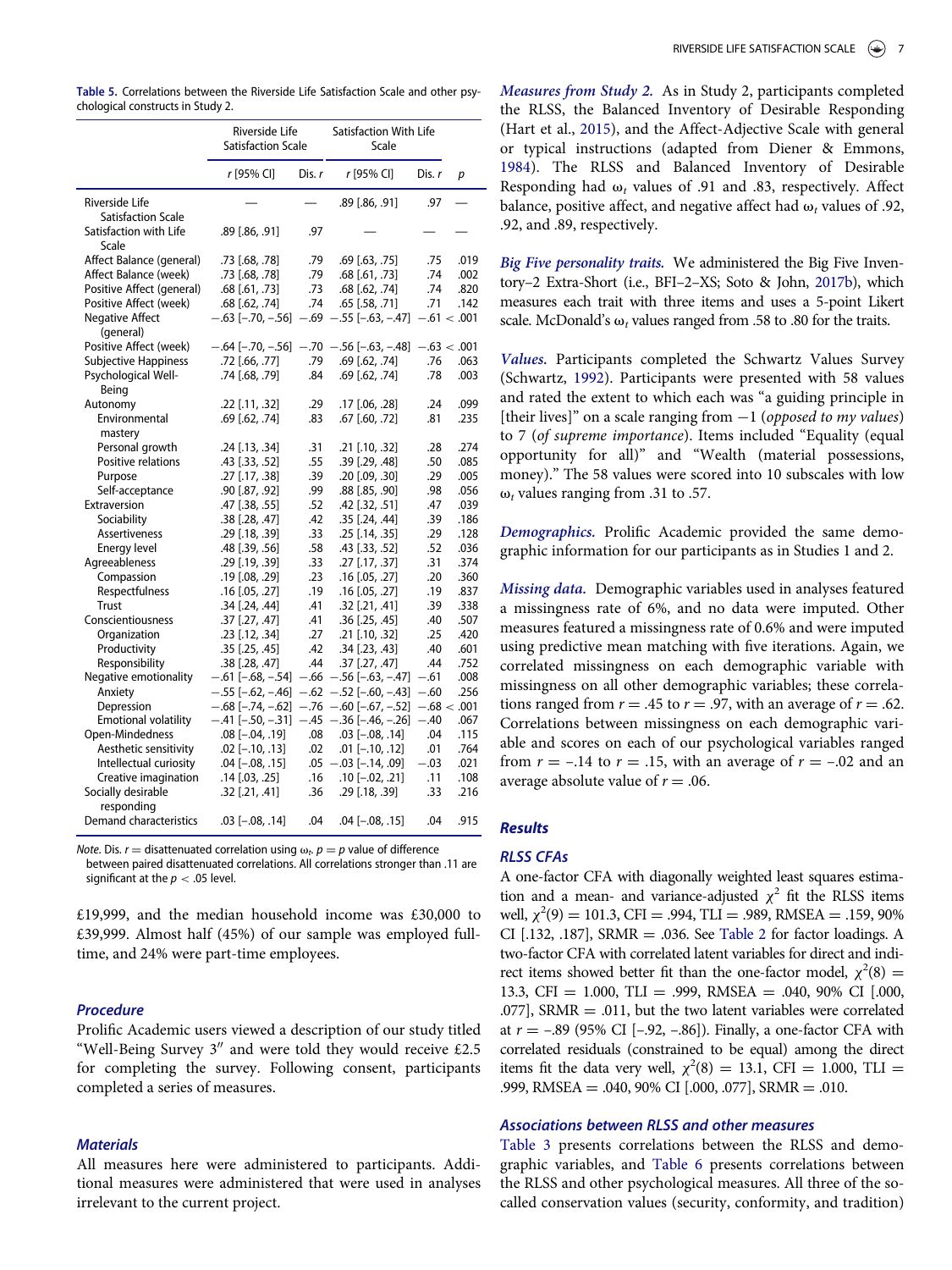<span id="page-8-0"></span>were significantly associated with life satisfaction. The only other value associated with life satisfaction was achievement.

#### **Discussion**

In three studies, we demonstrated that the RLSS retains the favorable qualities of the SWLS and brings additional benefits. Previous research has shown that the SWLS items exhibit a high degree of internal consistency (Diener et al., [1985;](#page-9-2) Pavot & Diener, [1993,](#page-9-8) [2008](#page-9-9)). In our studies, the SWLS and RLSS showed almost identical levels of internal consistency. The high reliability coefficients of the RLSS minimize the impact of attenuation. Furthermore, the RLSS displays a satisfactory degree of unidimensionality, thus matching another advantageous feature of the SWLS. Researchers will not need to employ techniques such as higher order or bifactor models to model the RLSS items. Our one-factor models that included equality constrained residual correlations among the direct items fit the data very well, as the direct items were correlated to a greater degree than suggested by the one common factor. These residual correlations might be a result of the narrow conceptual space of the direct life satisfaction items. Researchers might consider correlating the residuals among the direct items to improve model fit. We recommend constraining these correlations to be equal for parsimony.

<span id="page-8-6"></span>Importantly, despite its broader scope, the RLSS retained these favorable psychometric properties (i.e., high internal consistency, tests–retest reliability, and unidimensionality) when compared to the SWLS. Whereas the SWLS has one indirect indicator of life satisfaction, half of the RLSS is devoted to indirect items. The indirect items of the RLSS assess important aspects of life satisfaction and help to account for acquiescence bias. Thus, the RLSS features greater bandwidth and less susceptibility to acquiescence bias than the SWLS. Notably, the indirect items are reversescored but not phrased using negations. The indirect items tap dissatisfaction with one's life without using phrases such as "not satisfied." Furthermore, Study 1 demonstrated the RLSS's temporal (i.e., test–retest) stability. Thus, we believe the RLSS preserves the advantageous qualities of the SWLS and improves on it by increasing its breadth and accounting for acquiescence bias.

<span id="page-8-2"></span><span id="page-8-1"></span>Our three studies support the construct validity of the RLSS by correlating it with associated constructs, locating it in a nomological network (Cronbach & Meehl, [1955](#page-9-21)). As one would expect, the RLSS is highly correlated with other measures of well-being. However, disattenuated correlations between .68 and .97 in magnitude imply that there might be important differences between these constructs. The RLSS shows a pattern of associations with Big Five traits that mirrors previous research (Soto & John, [2017a;](#page-10-3) Steel, Schmidt, & Shultz, [2008\)](#page-10-5). Our measure was also consistently associated with income (both personal and household), and respondents who reported being in a relationship were higher in life satisfaction. Conversely, sex and educational attainment were inconsistently associated with the RLSS. These results generally follow previous findings (Diener, Suh, Lucas, & Smith, [1999\)](#page-9-22).

<span id="page-8-7"></span><span id="page-8-5"></span><span id="page-8-4"></span><span id="page-8-3"></span>Previous research has found that job satisfaction and job dissatisfaction show different patterns of correlation with other constructs (Herzberg, [1966](#page-9-23)). However, in our measure of life satisfaction this was not possible due to the high correlation

| Table 6. Correlations between the Riverside Life Satisfaction Scale and other psy- |  |  |  |
|------------------------------------------------------------------------------------|--|--|--|
| chological constructs in Study 3.                                                  |  |  |  |

|                               | r [95% CI]               | р       | Dis. r |
|-------------------------------|--------------------------|---------|--------|
| <b>Affect Balance</b>         | .75 [.70, .79]           | $-.001$ | .81    |
| <b>Positive Affect</b>        | $.68$ [.63, .73]         | $-.001$ | .74    |
| <b>Negative Affect</b>        | $-.66$ [ $-.71, -.60$ ]  | $-.001$ | $-.73$ |
| Extraversion                  | .28 [.19, .37]           | $-.001$ | .38    |
| Agreeableness                 | .27 [.18, .36]           | $-.001$ | .37    |
| Conscientiousness             | $.34$ [.25, .43]         | $-.001$ | .44    |
| Negative emotionality         | $-.46$ [ $-.53, -.38$ ]  | $-.001$ | $-.54$ |
| Open-Mindedness               | $-.02$ [ $-.12, .08$ ]   | .714    | $-.02$ |
| Values                        |                          |         |        |
| Conformity                    | $.21$ [.12, .30]         | $-.001$ | .36    |
| Tradition                     | $.16$ $.06$ . $.251$     | .002    | .25    |
| Benevolence                   | .09 [-.01, .18]          | .086    | .13    |
| Universalism                  | $.06$ [ $-.04$ , $.16$ ] | .220    | .08    |
| Self-direction                | $.01$ [ $-.09$ , $.11$ ] | .808    | .02    |
| Stimulation                   | $.07$ [ $-.03, .16$ ]    | .175    | .13    |
| Hedonism                      | $-.06$ [ $-.15, .04$ ]   | .238    | $-.10$ |
| Achievement                   | $.11$ [.02, .21]         | .022    | .20    |
| Power                         | $.05$ [ $-.05, .14$ ]    | .330    | .07    |
| Security                      | $.10$ $[.00, .19]$       | .049    | .17    |
| Socially desirable responding | $.39$ $.30$ , $.47$      | $-.001$ | .45    |

Note. Dis.  $r =$  disattenuated correlation using  $\omega_r$ .

between latent factors representing life satisfaction and life dissatisfaction.

Regarding our findings with respect to Schwartz's ([1992\)](#page-9-20) values, some of the values showed small to moderate correlations with life satisfaction, unlike some previous research (Sagiv & Schwartz, [2000\)](#page-9-24). However, it is difficult to interpret these correlations in the context of the low reliability of the values measure. Finally, the RLSS does seem to be affected by socially desirable responding but not experimenter demand. We believe it would be difficult to construct a self-report well-being measure that is unrelated to social desirability, as well-being is a socially desirable attribute. Indeed, previous research has found that many, if not all, well-being measures seem to be affected by social desirability (see Diener, [1994,](#page-9-25) for a review).

#### Potential limitations and future directions

The RLSS and SWLS were found to correlate between  $r =$ .85 and  $r = .90$ . When this correlation is disattenuated (i.e., adjusted to account for the error in each measure), it rises to  $r = .95$  or above. These high correlations are to be expected when two measures of the same construct use the same method (i.e., self-report). Indeed, correlations among the same traits as measured by the original Big Five Inventory (i.e., BFI) and BFI-2 correlate between  $r = .87$  and r  $= .94$  (Soto & John, [2017a](#page-10-3)), and these correlations would exceed 1 if they were disattenuated with Cronbach's  $\alpha$  (Soto & John, [2017a,](#page-10-3) Table 2; Srivastava & John, [1999](#page-9-26), Table 4.3). However, the BFI–2 certainly improves on the BFI; likewise, we believe the RLSS improves on the SWLS. By including more negative, indirect items, the RLSS reduces acquiescence bias and reflects a somewhat broader and arguably more meaningful conception of life satisfaction, which includes absence of envy, regret, and desire to change one's life path. However, the high correlations between the RLSS and SWLS suggest that many researchers would reach similar conclusions with either measure, just as researchers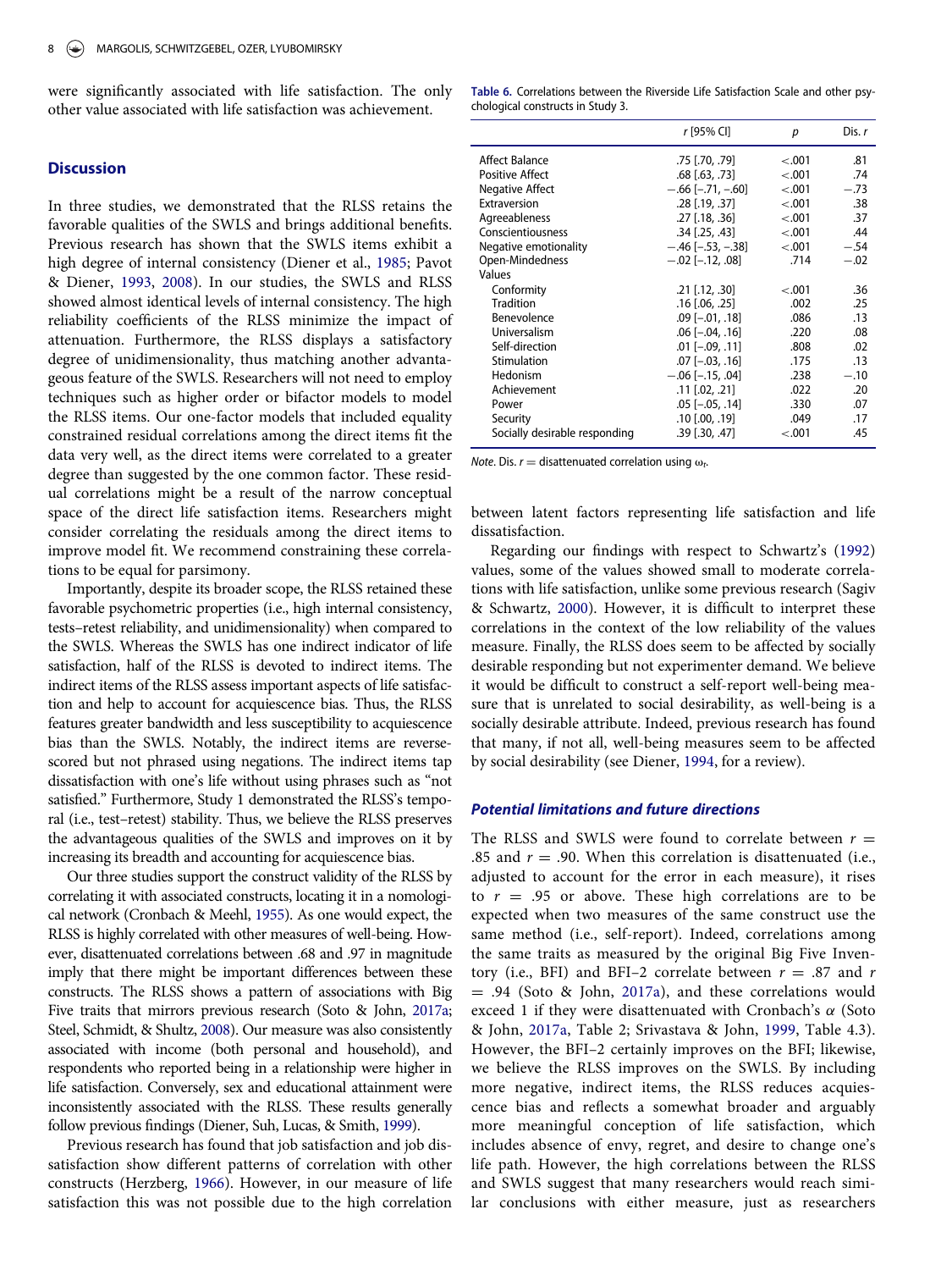<span id="page-9-0"></span>would reach similar conclusions with the BFI and BFI–2. Yet, when compared to the SWLS, the RLSS displayed significantly higher correlations with other measures.

<span id="page-9-22"></span><span id="page-9-14"></span><span id="page-9-3"></span><span id="page-9-2"></span>Our inclusion of indirect indicators of life satisfaction traded fidelity (i.e., specificity) for bandwidth (i.e., breadth). This is evidenced by the lower factor loadings of the indirect indicators, when compared to the direct items. In particular, internal consistency criteria might increase when the fourth item of our measure (i.e., the item with the lowest factor loading) is removed. However, removal of this item would trade bandwidth for fidelity. The merits of this trade depend on the research objective. As a measure gains fidelity and loses bandwidth, it provides a more precise estimate of a narrower concept. As a result, measures that prioritize fidelity over bandwidth predict narrower sets of constructs, but feature higher predictive ability of those constructs. The fidelity–bandwidth trade-off is inherent in psychological measurement, and we sought to achieve a good balance. However, if investigators are more concerned with fidelity and less concerned with bandwidth, they might consider using the SWLS or the three direct items in the RLSS.

<span id="page-9-26"></span><span id="page-9-23"></span><span id="page-9-18"></span><span id="page-9-17"></span><span id="page-9-12"></span>Finally, future research could extend the data presented in this article testing the validity and reliability of the RLSS. Specifically, future directions include examining test–retest correlations over longer durations, as well as correlating the RLSS with constructs not measured in our studies (e.g., gratitude, optimism, self-esteem, mindfulness).

#### <span id="page-9-15"></span><span id="page-9-5"></span>Final remarks

<span id="page-9-10"></span><span id="page-9-7"></span><span id="page-9-4"></span>Since its creation in 1985, the SWLS has been the predominant measure of life satisfaction. We introduce here an alternative measure of life satisfaction, the RLSS. Unlike the SWLS, our measure includes multiple indirect indicators of life satisfaction, which increase its bandwidth. Specifically, the content of the items reflects a potentially interesting and slightly broader conception of what life satisfaction consists of, including lack of envy and absence of desire to change. Notably, this increase in bandwidth does not appear to sacrifice reduced internal consistency, and the RLSS retains the unidimensionality of the SWLS. The RLSS should be granted due consideration when choosing a measure of life satisfaction.

#### <span id="page-9-9"></span><span id="page-9-8"></span><span id="page-9-6"></span>Funding

<span id="page-9-13"></span>This work was supported by the John Templeton Foundation and Saint Louis University (#57313).

#### <span id="page-9-19"></span>References

- <span id="page-9-21"></span><span id="page-9-16"></span>Cronbach, L. J., & Meehl, P. E. [\(1955\)](#page-8-1). Construct validity in psychological tests. Psychological Bulletin, 52, 281–302. doi:[10.1016/B978-1-4832-](https://doi.org/10.1016/B978-1-4832-0087-3.50007-3) [0087-3.50007-3](https://doi.org/10.1016/B978-1-4832-0087-3.50007-3)
- <span id="page-9-24"></span><span id="page-9-11"></span>Danner, D., Aichholzer, J., & Rammstedt, B. [\(2015](#page-2-0)). Acquiescence in personality questionnaires: Relevance, domain specificity, and stability. Journal of Research in Personality, 57, 119–130. doi:[10.1016/j.jrp.2015.05.004](https://doi.org/10.1016/j.jrp.2015.05.004)
- <span id="page-9-1"></span>Diener, E. ([1984](#page-1-1)). Subjective well-being. Psychological Bulletin, 95, 542–575. doi[:10.1037/0033-2909.95.3.542](https://doi.org/10.1037/0033-2909.95.3.542)
- <span id="page-9-25"></span><span id="page-9-20"></span>Diener, E. [\(1994\)](#page-8-2). Assessing subjective well-being: Progress and opportunities. Social indicators research, 31(2), 103–157. doi[:10.1007/BF01207052](https://doi.org/10.1007/BF01207052)
- Dinner, E. ([2013](#page-1-2)). The remarkable changes in the science of subjective well-being. Perspectives on Psychological Science, 8, 663–666. doi:[10.1177/1745691613507583](https://doi.org/10.1177/1745691613507583)
- Diener, E., Diener, M., & Diener, C. ([1995](#page-1-3)). Factors predicting the subjective well-being of nations. Journal of Personality and Social Psychology, 69, 851–864. doi[:10.1037/0022-3514.69.5.851](https://doi.org/10.1037/0022-3514.69.5.851)
- Diener, E., & Emmons, R. A. [\(1984](#page-3-0)). The independence of positive and negative affect. Journal of Personality and Social Psychology, 47, 1105–1117. doi[:10.1037/0022-3514.47.5.1105](https://doi.org/10.1037/0022-3514.47.5.1105)
- Diener, E., Emmons, R. A., Larsen, R. J., & Griffin, S. [\(1985](#page-1-4)). The Satisfaction With Life Scale. Journal of Personality Assessment, 49, 71–75. doi:[10.1207/s15327752jpa4901\\_13](https://doi.org/10.1207/s15327752jpa4901_13)
- Diener, E., Suh, E. M., Lucas, R. E., & Smith, H. L. [\(1999](#page-8-3)). Subjective wellbeing: Three decades of progress. Psychological Bulletin, 125, 276–302. doi:[10.1037/0033-2909.125.2.276](https://doi.org/10.1037/0033-2909.125.2.276)
- DiStefano, C., & Motl, R. W. [\(2009\)](#page-2-1). Further investigating method effects associated with negatively worded items on self-report surveys. Structural Equation Modeling, 13, 440–464. doi:[10.1207/s15328007sem1303\\_6](https://doi.org/10.1207/s15328007sem1303_6)
- Hart, C. M., Ritchie, T. D., Hepper, E. G., & Gebauer, J. E. ([2015\)](#page-6-1). The balanced inventory of desirable responding short form (BIDR-16). Sage Open, 5, 1–9. doi:[10.1177/2158244015621113](https://doi.org/10.1177/2158244015621113)
- Herzberg, F. I. ([1966](#page-8-4)). Work and the nature of man. Oxford, England: World Publishing.
- John, O. P., & Srivastava, S. [\(1999](#page-8-5)). The Big Five trait taxonomy: History, measurement, and theoretical perspectives. Handbook of personality: Theory and research, 2, 102–138.
- Kenny, D. A., Kaniskan, B., & McCoach, D. B. ([2015\)](#page-4-2). The performance of RMSEA in models with small degrees of freedom. Sociological Methods & Research, 44, 486–507. doi:[10.1177/0049124114543236](https://doi.org/10.1177/0049124114543236)
- Lucas, R. E., & Donnellan, M. B. [\(2012](#page-1-5)). Estimating the reliability of singleitem life satisfaction measures: Results from four national panel studies. Social Indicators Research, 105, 323–331. doi:[10.1007/s11205-011-](https://doi.org/10.1007/s11205-011-9783-z) [9783-z](https://doi.org/10.1007/s11205-011-9783-z)
- Lyubomirsky, S., & Lepper, H. S. [\(1999](#page-3-1)). A measure of subjective happiness: Preliminary reliability and construct validation. Social Indicators Research, 46, 137–155. doi[:10.1023/A:1006824100041](https://doi.org/10.1023/A:1006824100041)
- Michalos, A. C. ([1980](#page-1-6)). Satisfaction and happiness. Social Indicators Research, 8, 385–422. doi[:10.1007/BF00461152](https://doi.org/10.1007/BF00461152)
- Oishi, S. [\(2006](#page-1-7)). The concept of life satisfaction across cultures: An IRT analysis. Journal of Research in Personality, 40, 411–423. doi[:10.1016/j.](https://doi.org/10.1016/j.jrp.2005.02.002) [jrp.2005.02.002](https://doi.org/10.1016/j.jrp.2005.02.002)
- Paulhus, D. L., & Vazire, S. ([2007](#page-2-2)). The self-report method. In R. W. Robins, R. C. Fraley, & R. F. Krueger (Eds.), Handbook of research methods in personality psychology (pp. 224–239). New York, NY: Guilford.
- Pavot, W., & Diener, E. [\(1993](#page-2-0)). Review of the satisfaction with life scale. Psychological Assessment, 5, 164–172. doi[:10.1037/1040-3590.5.2.164](https://doi.org/10.1037/1040-3590.5.2.164)
- Pavot, W., & Diener, E. ([2008](#page-2-3)). The satisfaction with life scale and the emerging construct of life satisfaction. The Journal of Positive Psychology, 3, 137–152. doi[:10.1080/17439760701756946](https://doi.org/10.1080/17439760701756946)
- Pavot, W., Diener, E., & Suh, E. ([1998](#page-1-8)). The Temporal Satisfaction With Life Scale. Journal of Personality Assessment, 70, 340–354. doi[:10.1207/](https://doi.org/10.1207/s15327752jpa7002_11) [s15327752jpa7002\\_11](https://doi.org/10.1207/s15327752jpa7002_11)
- Podsakoff, P. M., MacKenzie, S. B., Lee, J. Y., & Podsakoff, N. P. [\(2003](#page-2-4)). Common method biases in behavioral research: A critical review of the literature and recommended remedies. Journal of Applied Psychology, 88, 879–903. doi[:10.1037/0021-9010.88.5.879](https://doi.org/10.1037/0021-9010.88.5.879)
- Rubin, M. [\(2016](#page-6-2)). The Perceived Awareness of the Research Hypothesis Scale: Assessing the influence of demand characteristics. Figshare. doi:10.6084/m9.fi[gshare.4315778.v2](https://doi.org/10.6084/m9.figshare.4315778.v2)
- Ryff, C. D., & Keyes, C. L. M. ([1995\)](#page-3-2). The structure of psychological wellbeing revisited. Journal of Personality and Social Psychology, 69, 719–727. doi[:10.1037/0022-3514.69.4.719](https://doi.org/10.1037/0022-3514.69.4.719)
- Sagiv, L., & Schwartz, S. H. [\(2000\)](#page-8-6). Value priorities and subjective wellbeing: Direct relations and congruity effects. European Journal of Social Psychology, 30, 177–198. doi:[10.1002/\(SICI\)1099-0992\(200003/04\)](https://doi.org/10.1002/(SICI)1099-0992(200003/04)30:2%3C177::AID-EJSP982%3E3.0.CO;2-Z) [30:2%3C177::AID-EJSP982%3E3.0.CO;2-Z](https://doi.org/10.1002/(SICI)1099-0992(200003/04)30:2%3C177::AID-EJSP982%3E3.0.CO;2-Z)
- Schwartz, S. H. ([1992](#page-7-1)). Universals in the content and structure of values: Theoretical advances and empirical tests in 20 countries. Advances in